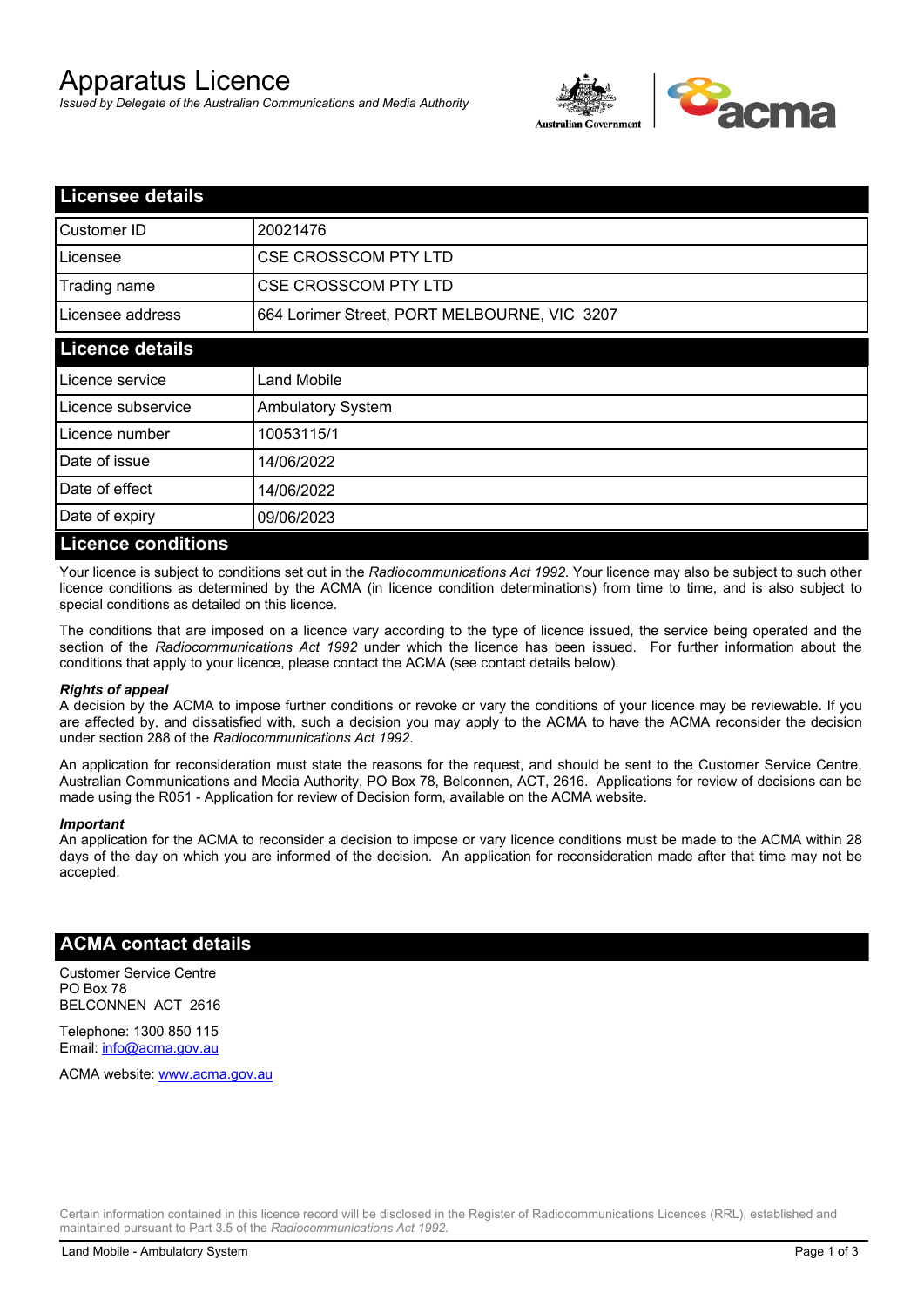# **Advisory Notes applying to licence no.: 10053115/1**

Conditions applicable to the operation of Ambulatory System station(s) authorised under this licence can be found in the Radiocommunications Licence Conditions (Apparatus Licence) Determination and the Radiocommunications Licence Conditions (Land Mobile Licence) Determination. Copies of these determinations are available from the ACMA and from the ACMA home page (www.acma.gov.au).